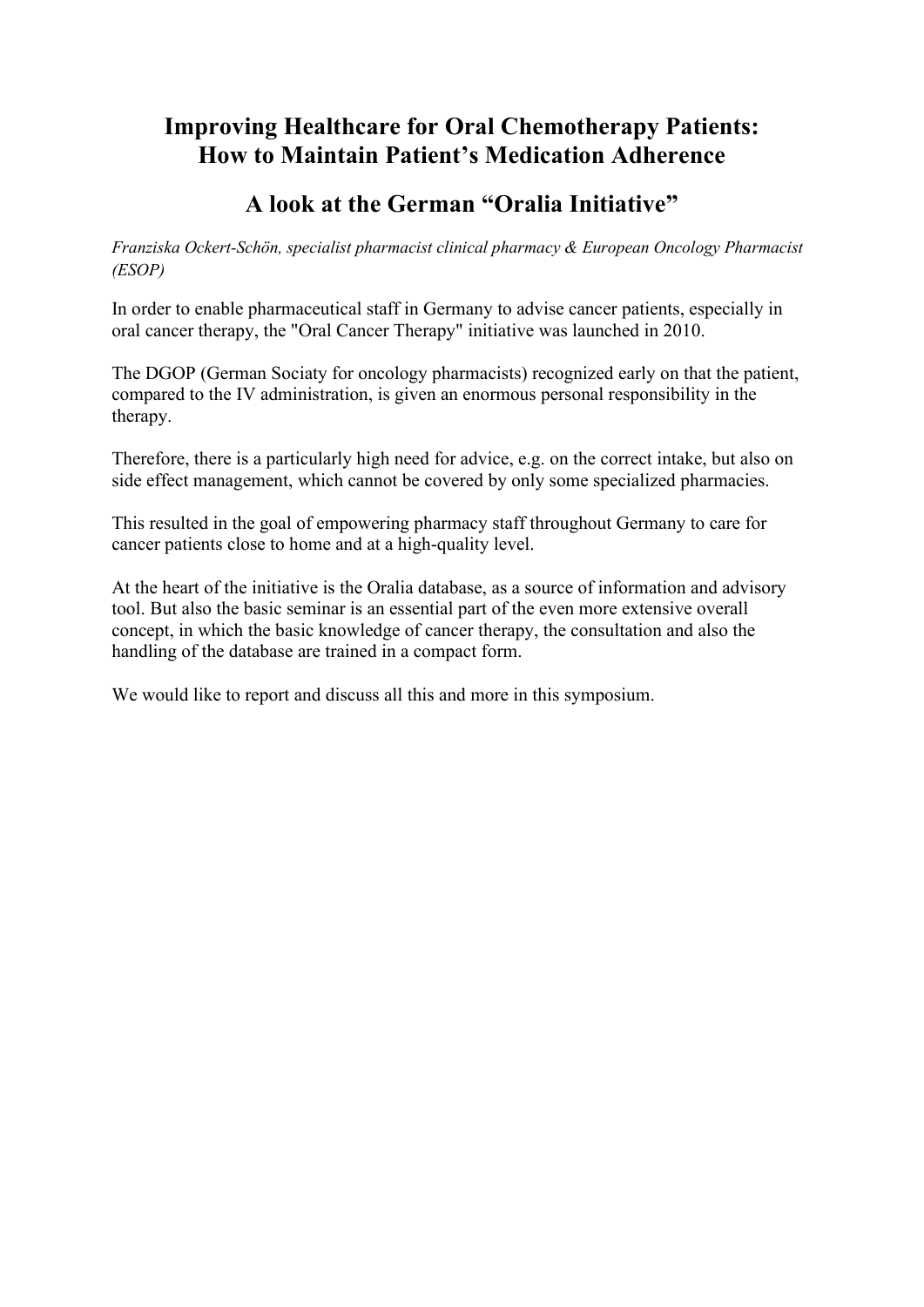#### Evolution of oral anticancer agents management in Japan

Management of oral anticancer agents is important worldwide because the treatments are performed in outpatient settings and, therefore, adverse events are difficult to manage because they occur at home. In Japan, pharmacists manage oral anticancer treatment with the following efforts: (1) management by oncology pharmacists through outpatient pharmacy services, (2) patient followup by telephone, (3) education of community pharmacists and (4) collaboration between hospitals and community pharmacies. The Japanese government updates the content of national health insurance reimbursement every two years to encourage these activities, and outpatient treatment has changed dramatically over the past several years.

In the midst of these global changes, the Japanese Society of Pharmaceutical Oncology (JASPO) is working to develop a certification system for pharmacists (Board-Certified Pharmacist of Ambulatory Cancer Chemotherapy [BPACC] Accredited Pharmacist of Ambulatory Cancer Chemotherapy [APACC]) and guidance related to oral anticancer drugs. JASPO provides an indispensable service in Japan, and its membership now exceeds 5,000 pharmacists.

Japan has learned and developed its medicine from Western countries. In this presentation, as a clinical pharmacist with oncology accreditation, I would like to share new ideas for oral anticancer drug management in Japan.